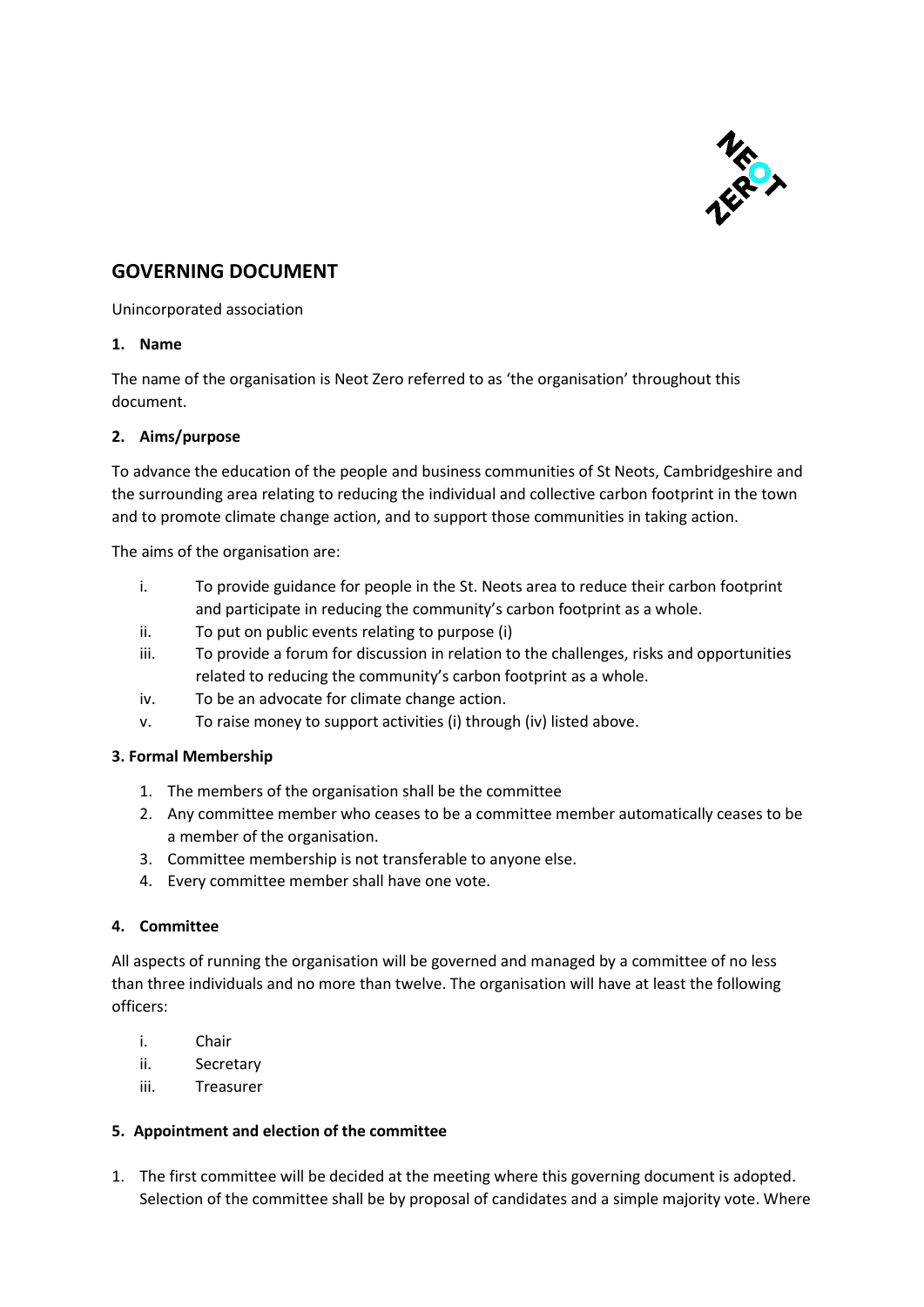required, voting will transfer to single transferable vote. Each founding committee member shall serve a term of one year.

- 2. Apart from the first committee members, every committee member must be elected by a majority vote at a properly convened committee meeting and will serve for a term of one year.
- 3. Anyone can be appointed to the committee if the existing members deem them to be a fit and proper person for the role with the required skill and experience.
- 4. Each committee member can serve a maximum of four consecutive one-year terms after their initial term.
- 5. A member can stand for re-election after a gap of one year after serving their maximum consecutive terms.

# **6. Removal of committee members**

- 1. Committee members can be removed if:
	- i. they cease to be a member of the organisation
	- ii. the committee member dies
	- iii. they resign in writing
		- a. if the resignation means there will be less than three committee members the remaining committee members may only act to co-opt a third committee member
	- iv. they are absent from all committee meetings held within a 6 month period
	- v. a two-thirds majority of the committee, acting reasonably and properly, feel it is in the best interests of the organisation. The committee can only do this if:
		- a. the committee member has been given at least 14 days' written notice of the committee meeting where the issue will be discussed and decided, including the reasons for the discussion
		- b. the committee member, or the committee member's representative (who does not have to be a member of the organisation), has been allowed to submit a written statement to the meeting
		- c. the decision to remove the committee member is communicated in writing within 7 days of the meeting taking place
- 2. Any decision made by the committee is final

### **7. Payments to committee members**

- 1. Committee members cannot be paid for providing goods and professional services to the organisation, except for exceptional circumstances as defined by the current Charity Commission guidelines.
- 2. Any payment made will be no higher than the standard market rate.
- 3. Where a payment for goods and services is made to a committee member, that committee member must adhere to the conflict of interest and loyalties clause in this document.
- 4. No committee member will be paid for their role as a committee member of the organisation

### **8. Conflicts of interests and conflicts of loyalties**

- 1. Committee members must declare any conflict between their personal interests and the best interests of the organisation. Conflicts can include but are not limited to:
	- a. payments to a committee member to provide goods or services
	- b. payments to a connected person of a committee member to provide goods or services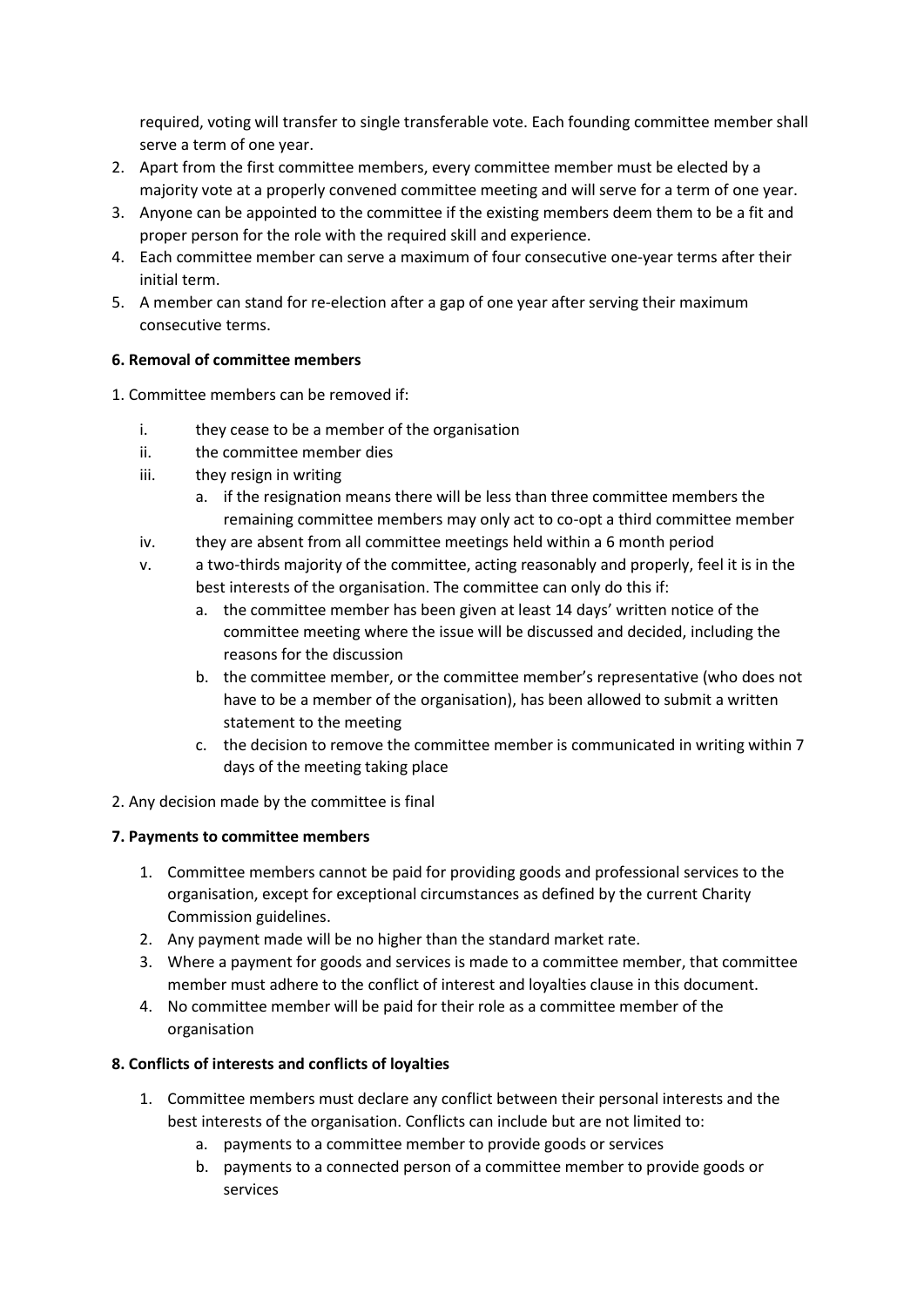- c. payments to a business interest of a committee member to provide goods or services
- 2. Where a conflict of interest has been declared the committee member will take no part in the organisation's decision making process relating to the conflict of interest.

### **9. Powers and Responsibilities**

- 1. The committee has ultimate legal responsibility for the organisation.
- 2. The committee can act in any lawful way to fulfil the aims of the organisation.
- 3. Committee members must only speak, write or post electronically on behalf of the organisation by prior agreement of the committee. This can be given on an on-going basis.

# **10. Meetings and proceedings of the committee**

- 1. The committee will meet at least four times a year.
- 2. Any committee member can request the Chair call a meeting outside of the minimum four per year. If requested to do so the Chair must call a meeting within 30 days of the request.
- 3. Two committee members or one thirds of all committee members (whichever is the greater) will be quorum for committee meetings.
- 4. No decision may be made by a meeting of the committee unless a quorum is present.
- 5. Decisions shall be made by majority vote of those present at the meeting. The chair shall have the casting vote if required.
- 6. Minutes of all committee meetings will be kept and shared with the committee after the meeting.
- 7. The Committee may create associate or other classes of non-voting membership, and may determine the rights and obligations of any such members (including payment of membership fees), and the conditions for admission to, and termination of membership of any such class of members.
- 8. Other references in this constitution to "members" and "membership" do not apply to nonvoting members, and non-voting members do not qualify as members for any purpose under the Charities Acts, General Regulations or Dissolution Regulations. The quorum for these votes will be 3 committee members or two thirds of all committee members, (whichever is the greater).
- 9. Any member who has membership via any level created through clause (7) of this part shall have their is terminated if:
	- i. the member dies
	- ii. the member resigns in writing
	- iii. the committee, acting reasonably and properly, deems termination of membership is in the best interest of the organisation.
- 10. Associate Members may be invited to attend committee meetings and make suggestions for the group.
- 11. The committee may make collective decisions by email outside of committee meetings. The quorum for these votes will be 3 committee members or two thirds of all committee members, (whichever is the greater)
- 12. Any such decisions should be reported and minuted at the next committee meeting.
- 13. Some Associate Members, who shall not be a committee member, but can attend committee meetings in an advisory capacity, where the committee decides it is appropriate and relevant, can act as an "Advisory Group".
- 14. The "Advisory Group" will not have a vote or any decision making powers.